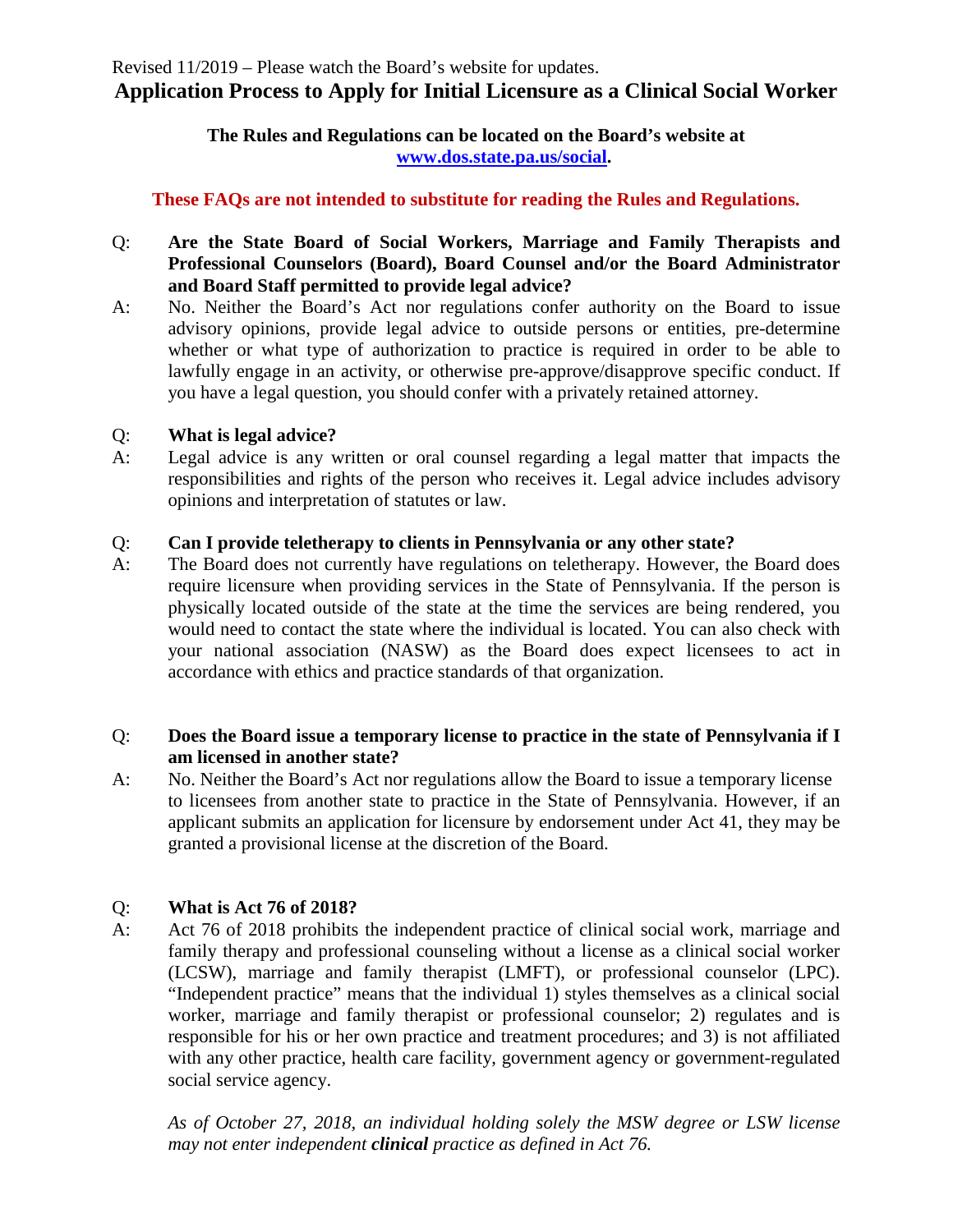Social workers in independent clinical practice who, *prior to October 27, 2018*, began actively working towards licensure as a clinical social worker by accumulating the required 3,000 hours of "supervised clinical experience" as set forth in the Board's regulations at 49 Pa. Code § 47.12c(b) are not considered to be engaging in "independent practice" and will be permitted to complete their experience requirements for licensure as a clinical social worker and to obtain the clinical social work license.

These licensed social workers must have been receiving the necessary supervision by a supervisor who meets the Board's regulations in "Qualifications for Supervisors" as outlined in 49 Pa. Code § 47.1a and the "Standards for Supervisors" as outlined in 49 Pa. Code § 47.12d. These practitioners must continue to receive the required supervision until they are issued a license to practice clinical social work by the Board.

# Q: **Did Act 76 change the scope of practice for clinical social workers?**

A: Yes. Please review Section 3 of the Board's Act which defines Practice of Clinical Social Work to see the current scope of practice of clinical social workers.

## Q: **Can an individual holding solely the MSW degree or LSW license enter independent**  *clinical* **practice as defined in Act 76?**

A: Licensed social workers in independent clinical practice who, *prior to October 27, 2018*, began actively working towards licensure as a clinical social worker by accumulating the required 3,000 hours of "supervised clinical experience" as set forth in the Board's regulations at 49 Pa. Code § 47.12c(b) are not considered to be engaging in "independent practice" and will be permitted to complete their experience requirements for licensure as a clinical social worker and to obtain the clinical social work license.

These licensed social workers must have been receiving the necessary supervision by a supervisor who meets the Board's regulations in "Qualifications for Supervisors" as outlined in 49 Pa. Code § 47.1a and the "Standards for Supervisors" as outlined in 49 Pa. Code § 47.12d. These practitioners must continue to receive the required supervision until they are issued a license to practice clinical social work by the Board.

Please also refer to Section 3 and Section 20(a) of the Act regarding definition of independent practice of clinical social work unlawful independent practice of clinical social work

## Q: **What degree is accepted for licensure as a clinical social worker?**

A: Under Section 47.12c(2) of the regulations; an applicant must have received a master's degree in social work or social welfare or a doctoral degree in social work from a school accredited by the Council on Social Work Education.

# Q: **How do I apply for a license?**

A: You will need to apply for the license on-line at [www.pals.pa.gov.](http://www.pals.pa.gov/) You will need to register and then you will be able to log in and apply for the license. When your application is complete you will receive official notification by e-mail that you are eligible to register for the appropriate examination (clinical) through ASWB.

## Q: **How many hours of supervised clinical experience are required for licensure as a clinical social worker?**

A: 3000 hours of supervised clinical experience are required. Under Section 47.12c(b)(9) of the regulations; the supervised clinical experience shall be completed in no less than 2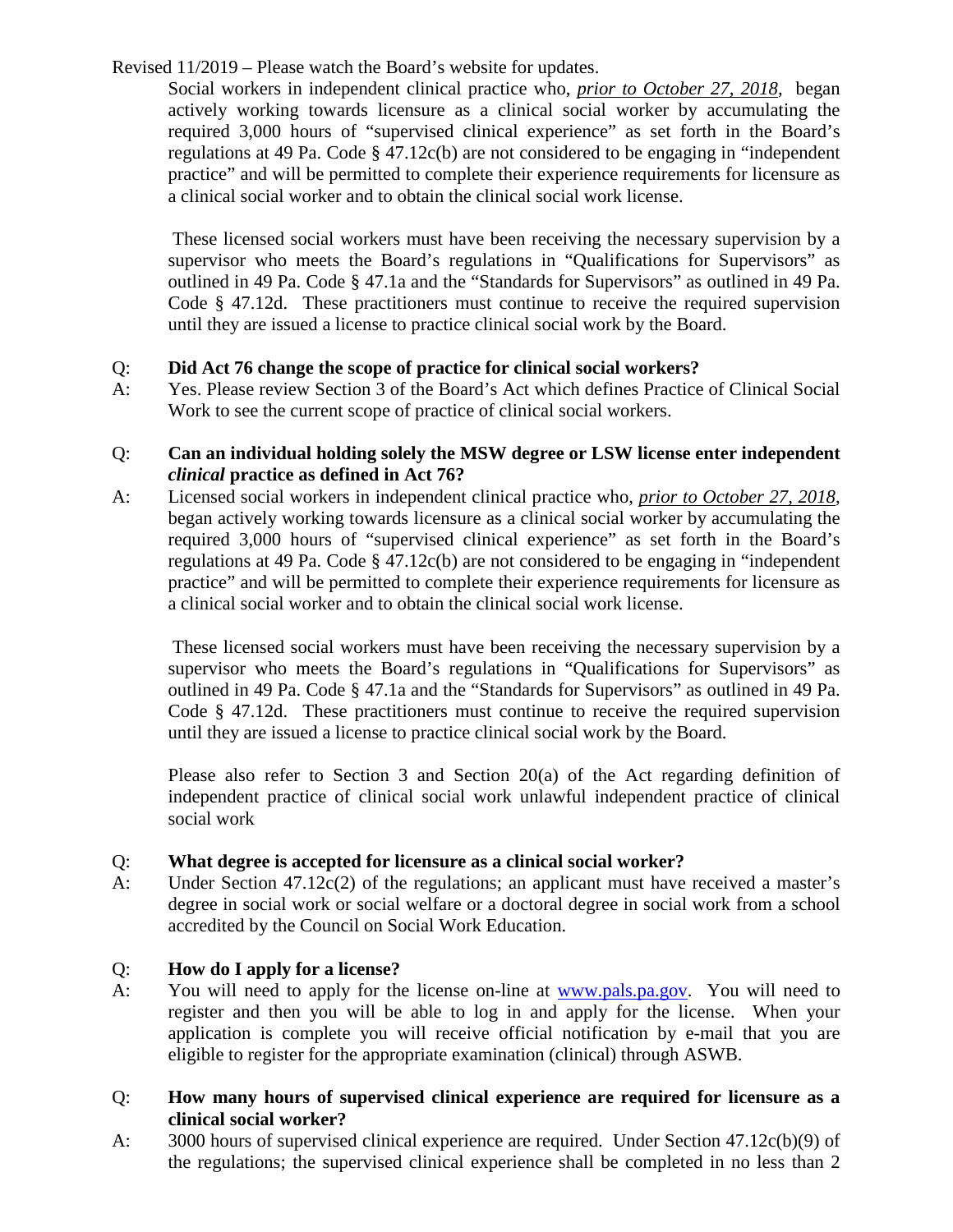years and no more than 6 years. (The Board has waived the requirement that no less than

500 hours and no more than 1,800 hours may be credited in any 12-month period.) **OR If you hold current certification from the Academy of Certified Social Workers (ACSW) issued prior to January 1, 2001, by the National Association of Social Workers, a letter will need to be submitted by the National Association of Social Workers (National Headquarters) verifying current ACSW certification. If the ACSW certification meets the requirements indicated above, the certification will be accepted in lieu of the 3000 hours of supervised clinical experience.** 

- Q: **How many clinical hours per week must I work for the supervised clinical experience to be accepted?**
- A: Under Section 47.12c(b)(8) of the regulations; supervised clinical work activity will be counted toward satisfying the experience requirement only
	- if it takes place in a single setting for at least 30 hours per week but no more than 50 hours per week during at least a 3-month period
	- OR at least 15 hours per week for a period of at least 6 months.

## Q: **What is acceptable as supervised clinical experience?**

- A: Under Section 47.12c(b)(1) of the regulations: At least 1,500 hours (one-half of the 3,000 hours of supervised clinical experience) shall consist of providing services in one or more of the following areas:
	- (i) Assessment
	- (ii) Psychotherapy
	- (iii) Other psychosocial-therapeutic interventions (facilitation of client/peer, mediation, psycho education)
	- (iv) Consultation
	- (v) Family therapy
	- (vi) Group therapy

Please note the above 6 experiences should involve direct client contact. The remainder of the clinical experience must be related to work with clients. **Example: case documentation and recordkeeping activities; court testimony related to work with client(s); advocacy on behalf of client(s); other activities that involve, support or enhance work with clients.**

**Also, please be advised that administrative duties cannot be counted towards the 3000 hours of supervised clinical experience. Examples: administrative supervision of another individual, completing human resource and/or budget documentation, etc.** 

**Please refer to Section 47.12c(b) of the regulations for the supervised clinical experience requirements.**

- Q: **How long do I have to complete my 3000 hours of supervised clinical experience?**
- A: Under Section 47.12c(b)(9) of the regulations, the supervised clinical experience shall be completed in no less than 2 years and no more than 6 years. (The Board has waived the requirement that no less than 500 hours and no more than 1,800 hours may be credited in any 12-month period.)

## Q: **How many hours per week must I meet with my supervisor?**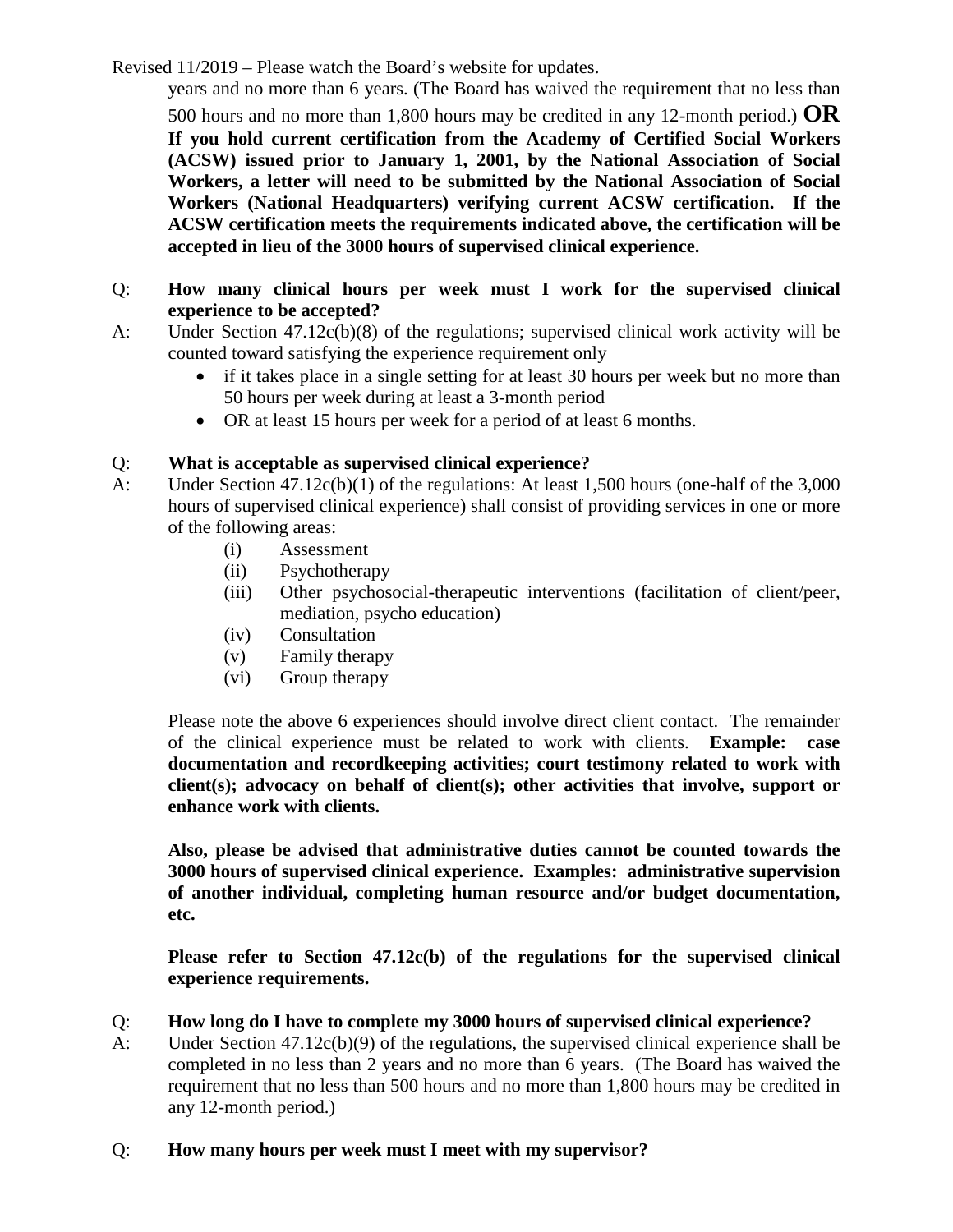A: Under Section 47.12c(b)(5) of the regulations; the supervisor, or one to whom supervisory responsibilities have been delegated, shall meet with the supervisee for a minimum of 2 hours for every 40 hours of supervised clinical experience. At least 1 of the 2 hours shall be with the supervisee individually and in person, and 1 of the 2 hours may be with the supervisee in a group setting and in person. A total of 150 hours of supervision is required. At least 75 hours must be individual supervision and the other 75 hours may be group supervision.

**Example: For every 40 hours of clinical experience you must have at least 1 hour of individual supervision and 1 hour may be group supervision or individual supervision. Example: If working 20 hours per week – 1 week you must have 1 hour of individual supervision and the next week you may have 1 hour of individual supervision or 1 hour of group supervision.**

- Q: **What qualifications are required of my supervisor for my supervised clinical experience?**
- A: For the supervised clinical experience hours completed prior to January 1, 2006, 1500 hours must be completed either under an individual who holds a current license as a clinical social worker and has 5 years of clinical experience within the last 10 years as a clinical social worker (Section 47.1a(1)) OR under an individual who practiced as a clinical social worker, had 5 years clinical experience within the last 10 years as a clinical social worker and held a current license to practice as a social worker (47.1a(3)). The other 1500 hours may be completed under an individual who holds a current license and a master's or doctoral degree in a related field and have 5 years' experience within the last 10 years in that field (Section 47.1a(2)), as per Section 47.12c(b)(2) of the regulations. A related field is defined in Section 47.1 of the regulations.

For the supervised clinical experience hours completed January 1, 2006 and after, 1,500 hours must be completed under an individual who holds a current license as a clinical social worker and has 5 years of clinical experience within the last 10 years as a clinical social worker (Section 47.1a(1)) and the other 1,500 hours may be completed under an individual who holds a current license and a master's or doctoral degree in a related field and have 5 years' experience within the last 10 years in that field (Section 47.1a(2)), as per Section 47.12c(b)(2) of the regulations. A related field is defined in Section 47.1 of the regulations.

#### **Supervised clinical experience completed in another state may be counted towards meeting the Pennsylvania supervised clinical experience requirements as long as the experience meets Pennsylvania requirements.**

**Please also refer to Section 47.12d of the regulations for the Standards for Supervisors.**

## Q: **What documentation am I required to maintain while I am completing my supervised clinical experience?**

A: You and your supervisor must maintain records as defined in Section 47.12d (Standards for supervisors). You and your supervisor would devise a form to use to maintain your records. The Board may request these records if it becomes necessary.

## Q: **What documentation must I submit to verify my supervised clinical experience?**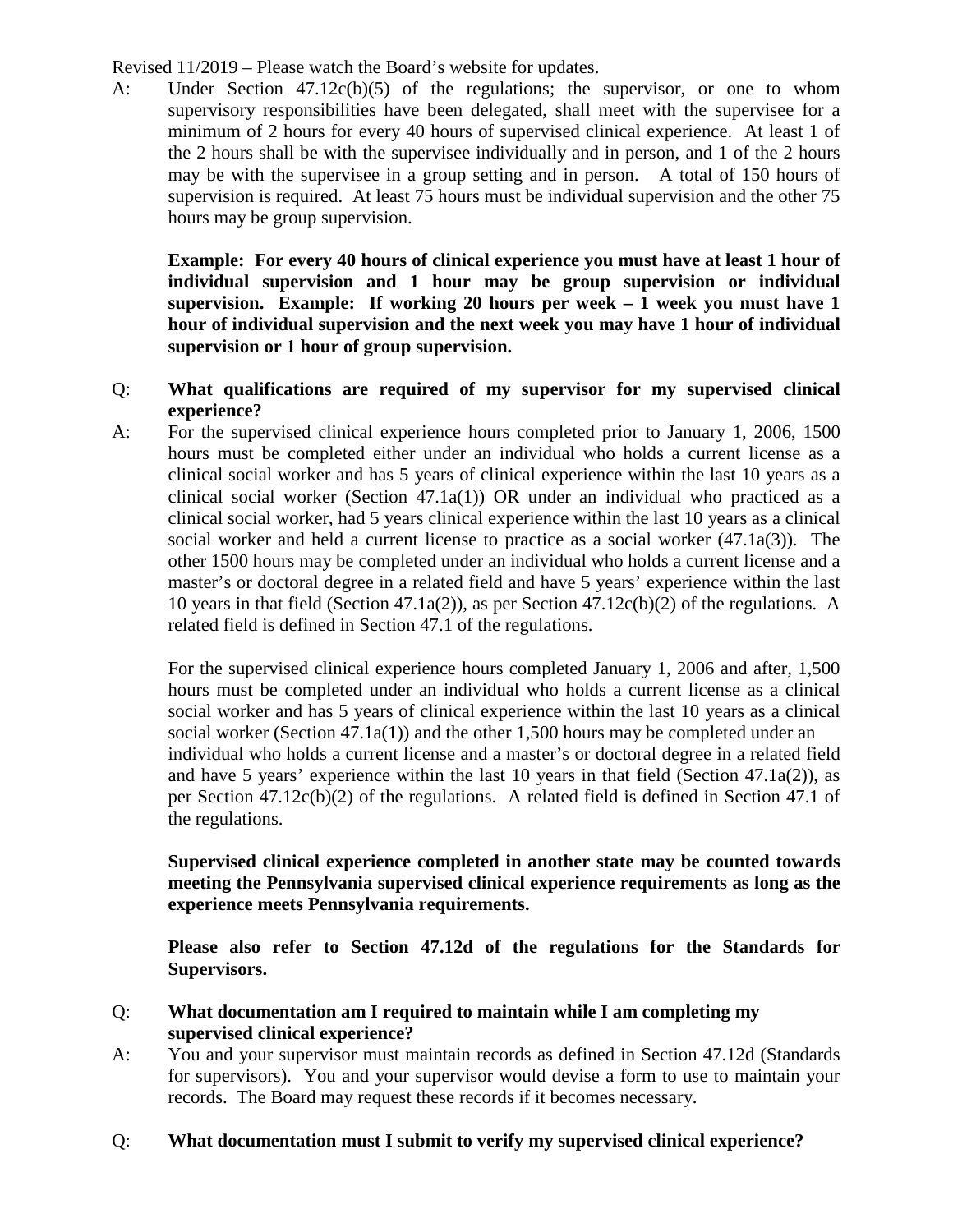A: There are forms in the licensure application to be completed by the supervisor. You will be able to download the supervised clinical experience forms when you submit your licensure application on-line at www.pals.pa.gov.

#### Q: **Is there a limit on the number of individuals a supervisor can concurrently supervise toward licensure?**

A: Under Section 47.12c(b)(6) of the regulations, a supervisor shall supervise no more than 6 supervisees at the same time. If this provision creates an undue hardship on a supervisee, the supervisor and supervisee may request an exception to this provision. The request shall state, in writing, the reasons why this provision creates a hardship on the supervisee and why the supervisee is not able to obtain a supervisor who meets the requirements of this provision. **Please be advised that the Board may require a personal appearance by the supervisee and supervisor in certain circumstances.**

#### Q: **If I am unable to locate my supervisor or my supervisor is deceased, how do I have my supervised clinical experience verified?**

- A: If you do not hold a clinical social work license in another state, you can have another individual who can attest to the fact that the supervised clinical experience has occurred, submit the following documentation:
	- (1) A notarized statement by the applicant indicating why the supervisor cannot complete the supervised clinical experience forms.
	- (2) A notarized statement, by the individual attesting to your supervised clinical experience, indicating how that individual can verify that the supervised clinical experience occurred and indicating why that individual is completing the supervised clinical experience forms instead of your supervisor.
	- (3) The supervised clinical experience forms, completed by the individual attesting to your supervised clinical experience, indicating your supervisor's name and qualifications and all other documentation.

If you hold a clinical social work license in another state, you may request that copies of the supervised clinical experience on file with the other State Board be forwarded to the PA State Board for review.

#### Q: **I am licensed in another state as a clinical social worker, however, I have not taken the ASWB clinical examination. What is the procedure for licensure?**

- A: You would first need to apply for the social work license (LSW). Upon receiving the LSW you may then apply for the clinical social work license (LCSW). You will need to for the license on-line at [www.pals.pa.gov.](http://www.pals.pa.gov/) You will need to register and then you will be able to log in and apply for the license. When your application is complete you will receive official notification by e-mail that you are eligible to register for the appropriate examination (clinical) through ASWB.
- Q: **I am licensed in another state as a clinical social worker and have taken and passed the ASWB clinical examination. What is the procedure for licensure?**
- A: You will need to apply for the license on-line at [www.pals.pa.gov.](http://www.pals.pa.gov/) You will need to register and then you will be able to log in and apply for the license.
- Q: **What is Act 41?**